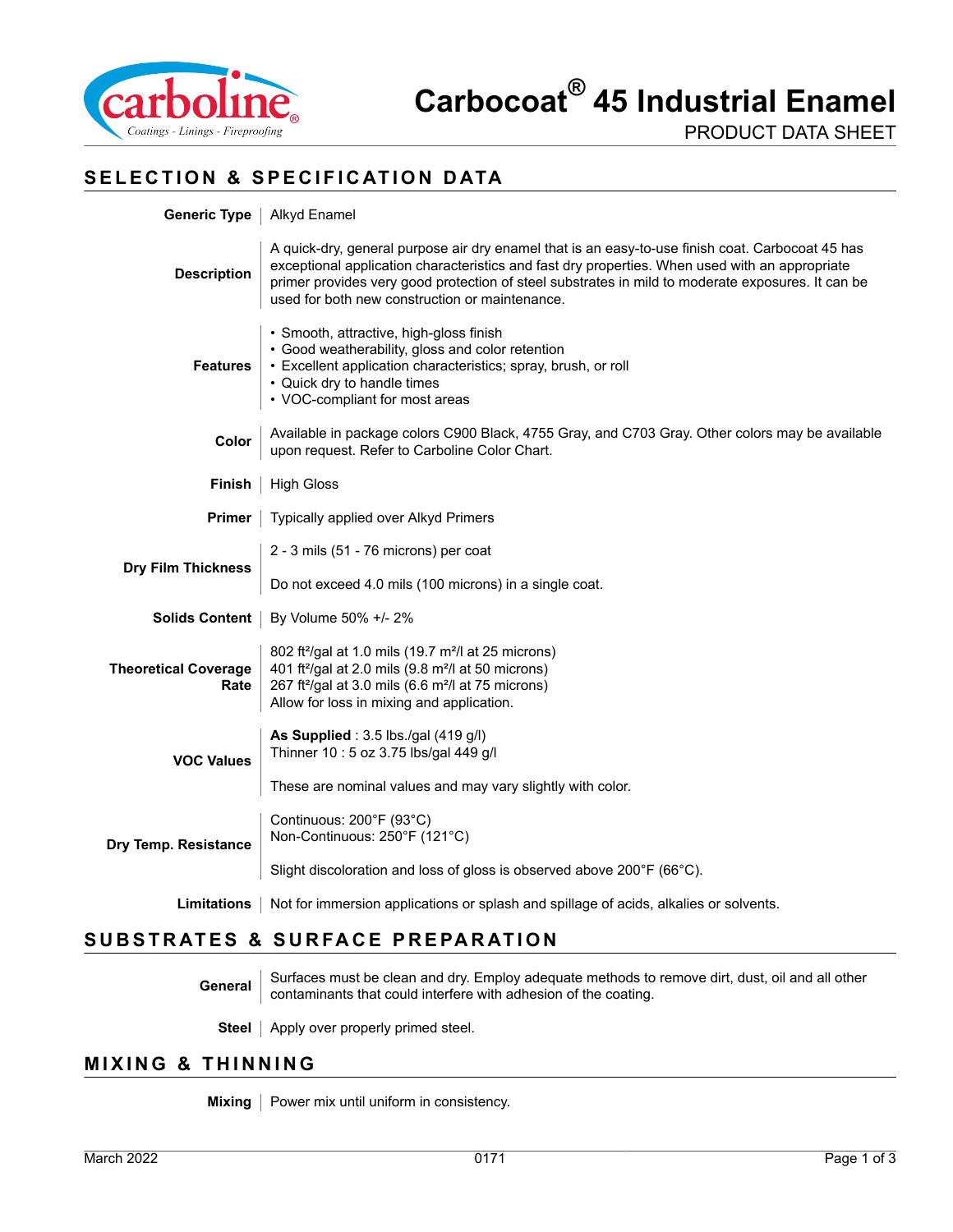# **Carbocoat® 45 Industrial Enamel**

PRODUCT DATA SHEET



#### **Thinning**

Normally not required. May be thinned up to 5 oz per gallon (4%) with Thinner 10. Use of thinners other than those supplied or recommended by Carboline may adversely affect product performance and void product warranty, whether expressed or implied.

# **APPLICATION EQUIPMENT GUIDELINES**

Listed below are general equipment guidelines for the application of this product. Job site conditions may require modifications to these guidelines to achieve the desired results.

| <b>Spray Application</b><br>(General)  | The following spray equipment has been found suitable and is available from equipment<br>manufacturers.                                                                                                                                        |
|----------------------------------------|------------------------------------------------------------------------------------------------------------------------------------------------------------------------------------------------------------------------------------------------|
| <b>Conventional Spray</b>              | Pressure pot equipped with dual regulators, 3/8" I.D. minimum material hose, 0.052" I.D. fluid tip<br>and appropriate air cap.                                                                                                                 |
| <b>Airless Spray</b>                   | Pump Ratio: $30:1$ (min.)*<br>GPM Output: 3.0 (min.)<br>Material Hose: 3/8" I.D. (min.)<br>Tip Size: 0.015-0.019"<br>Output PSI: 1800-2700<br>Filter Size: 60 mesh<br>*PTFE packings are recommended and available from the pump manufacturer. |
| <b>Brush &amp; Roller</b><br>(General) | Avoid excessive re-brushing or re-rolling.                                                                                                                                                                                                     |
| Brush                                  | Use a medium bristle brush.                                                                                                                                                                                                                    |
| Roller                                 | Use a short-nap roller.                                                                                                                                                                                                                        |

# **APPLICATION CONDITIONS**

| :ondition | Aaterial                                   | ∵ırtace                       | <b>\mbient</b>                                       | iditv |
|-----------|--------------------------------------------|-------------------------------|------------------------------------------------------|-------|
| Minimum   | 1000<br>ว⊏∘⊏<br>ັບ                         | 1000<br>つにっこ<br>$-$<br>ັ      | 1000<br>⊐∘⊐י<br>ັບປ<br>ັ<br>$\overline{\phantom{a}}$ | 0%    |
| Maximum   | $(40^{\circ}C)^{3}$<br>⊐∘∩יו<br>ັ<br>. د ب | $(49^{\circ}C)$<br>120°F<br>ັ | (49°C)<br>$120^{\circ}$ F                            | 95%   |

This product simply requires the substrate temperature to be above the dew point. Condensation due to substrate temperatures below the dew point can cause flash rusting on prepared steel and interfere with proper adhesion to the substrate. Special application techniques may be required above or below normal application conditions.

# **CURING SCHEDULE**

| Surface Temp.                    | Dry to Handle | Dry to Recoat | Dry to Touch |
|----------------------------------|---------------|---------------|--------------|
| $50^{\circ}$ F (10 $^{\circ}$ C) | 24 Hours      | 24 Hours      | 60 Minutes   |
| 75°F (24°C)                      | 7 Hours l     | 4 Hours       | 45 Minutes   |
| $90^{\circ}$ F (32 $^{\circ}$ C) | 4 Hours       | 4 Hours       | 30 Minutes   |

These times are based on a 3.0 mil (75 micron) dry film thickness. Higher film thickness, insufficient ventilation, high humidity or cooler temperatures will require longer cure times and could result in solvent entrapment or premature failure. Adhesion develops over a period of time. Wait 30 days before doing adhesion testing.